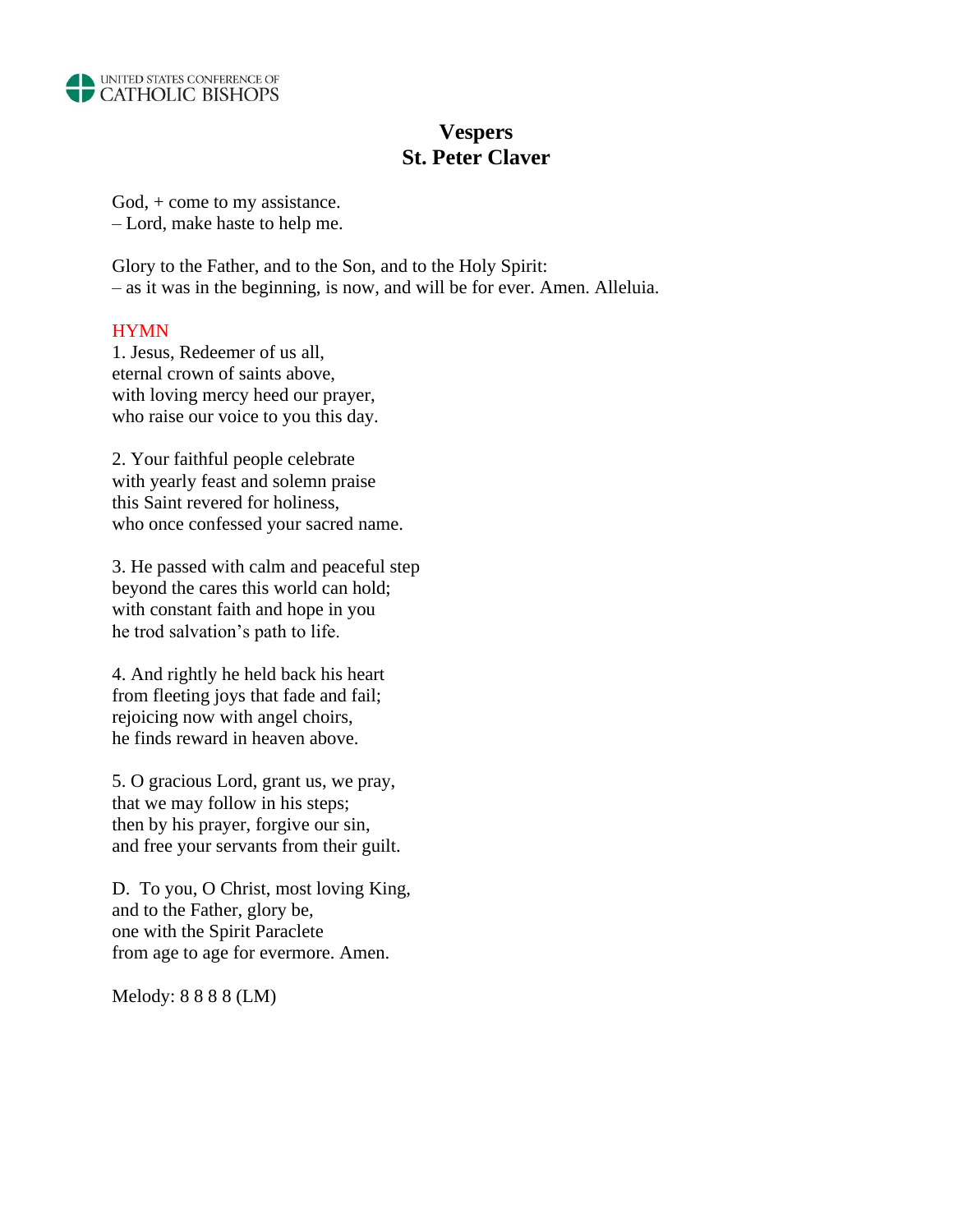#### UNITED STATES CONFERENCE OF **CATHOLIC BISHOPS**

Ant. 1 God found him pure and strong; he will have everlasting glory.

Psalm 15 Who is worthy to stand in God's presence?

*You have come to Mount Zion, to the city of the living God* (Hebrews 12:22).

Lord, who shall be admitted to your tent  $*$ and dwell on your holy mountain?

He who walks without fault; \* he who acts with justice and speaks the truth from his heart; \* he who does not slander with his tongue;

he who does no wrong to his brother, \* who casts no slur on his neighbor, who holds the godless in disdain, \* but honors those who fear the Lord;

he who keeps his pledge, come what may; \* who takes no interest on a loan and accepts no bribes against the innocent. \* Such a man will stand firm forever.

Glory to the Father, and to the Son, \* and to the Holy Spirit: as it was in the beginning, is now, \* and will be for ever. Amen.

- Ant. 1 God found him pure and strong; he will have everlasting glory.
- Ant. 2 God's saints will be filled with his love and mercy; he watches over his chosen ones.

Psalm 112 The happiness of the just man

Live as children born of the light. Light produces every kind of goodness and justice and *truth* (Ephesians 5:8-9).

Happy the man who fears the Lord, \* who takes delight in all his commands. His sons will be powerful on earth; \* the children of the upright are blessed.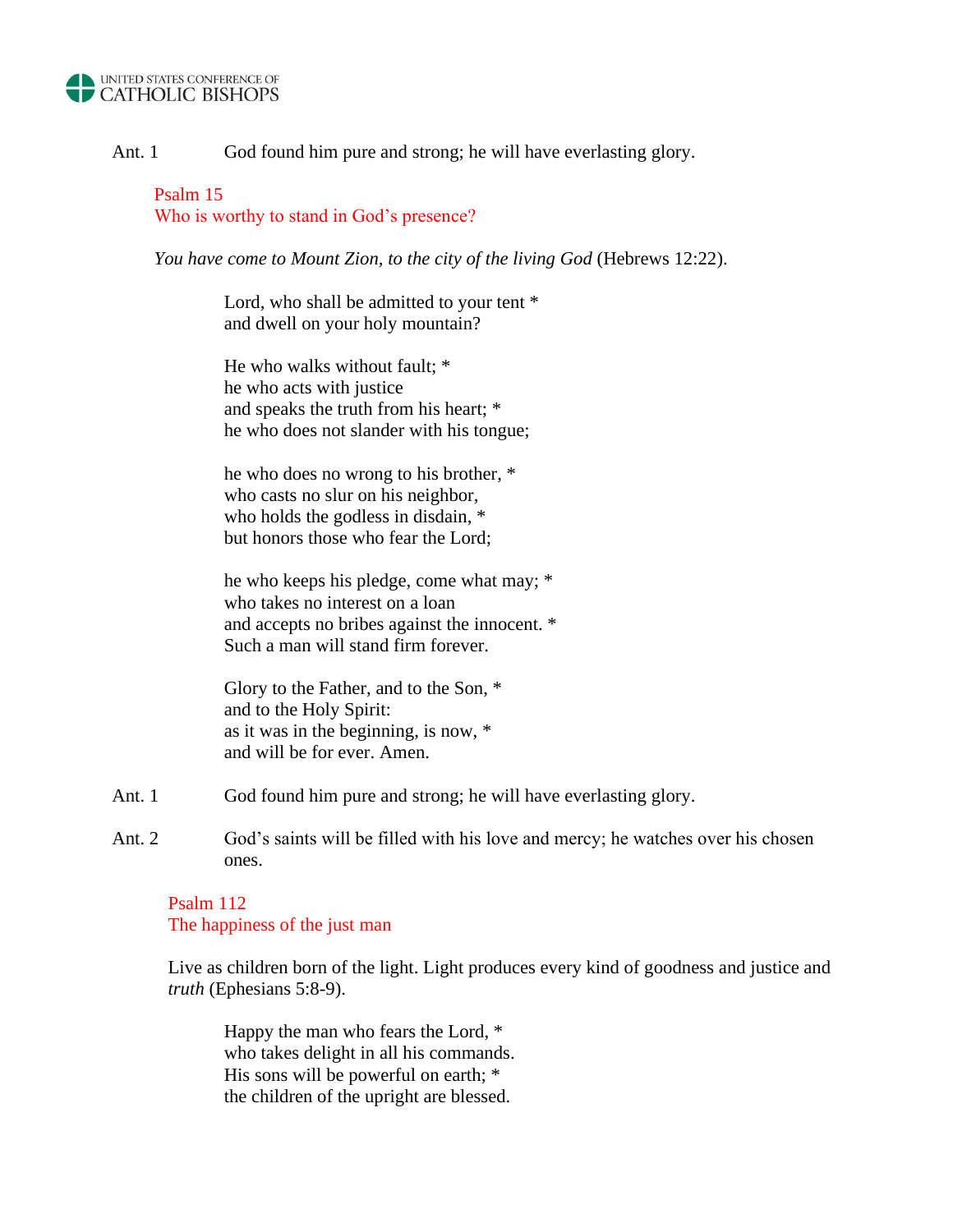

Riches and wealth are in his house; \* his justice stands firm for ever. He is a light in the darkness for the upright: \* he is generous, merciful and just.

The good man takes pity and lends, \* he conducts his affairs with honor. The just man will never waver: \* he will be remembered for ever.

He has no fear of evil news; \* with a firm heart he trusts in the Lord. With a steadfast heart he will not fear:  $*$ he will see the downfall of his foes.

Open-handed, he gives to the poor; † his justice stands firm for ever. \* His head will be raised in glory.

The wicked man sees and is angry, † grinds his teeth and fades away; \* the desire of the wicked leads to doom.

Glory to the Father, and to the Son, \* and to the Holy Spirit: as it was in the beginning, is now, \* and will be for ever. Amen.

- Ant. 2 God's saints will be filled with his love and mercy; he watches over his chosen ones.
- Ant. 3 The whole earth echoes with the melody of heaven where the saints are singing before the throne of God and the Lamb.

Canticle: Revelation 15:3-4 Hymn of adoration

> Mighty and wonderful are your works, \* Lord God Almighty! Righteous and true are your ways, \* O King of the nations!

Who would dare refuse you honor, \* or the glory due your name, O Lord?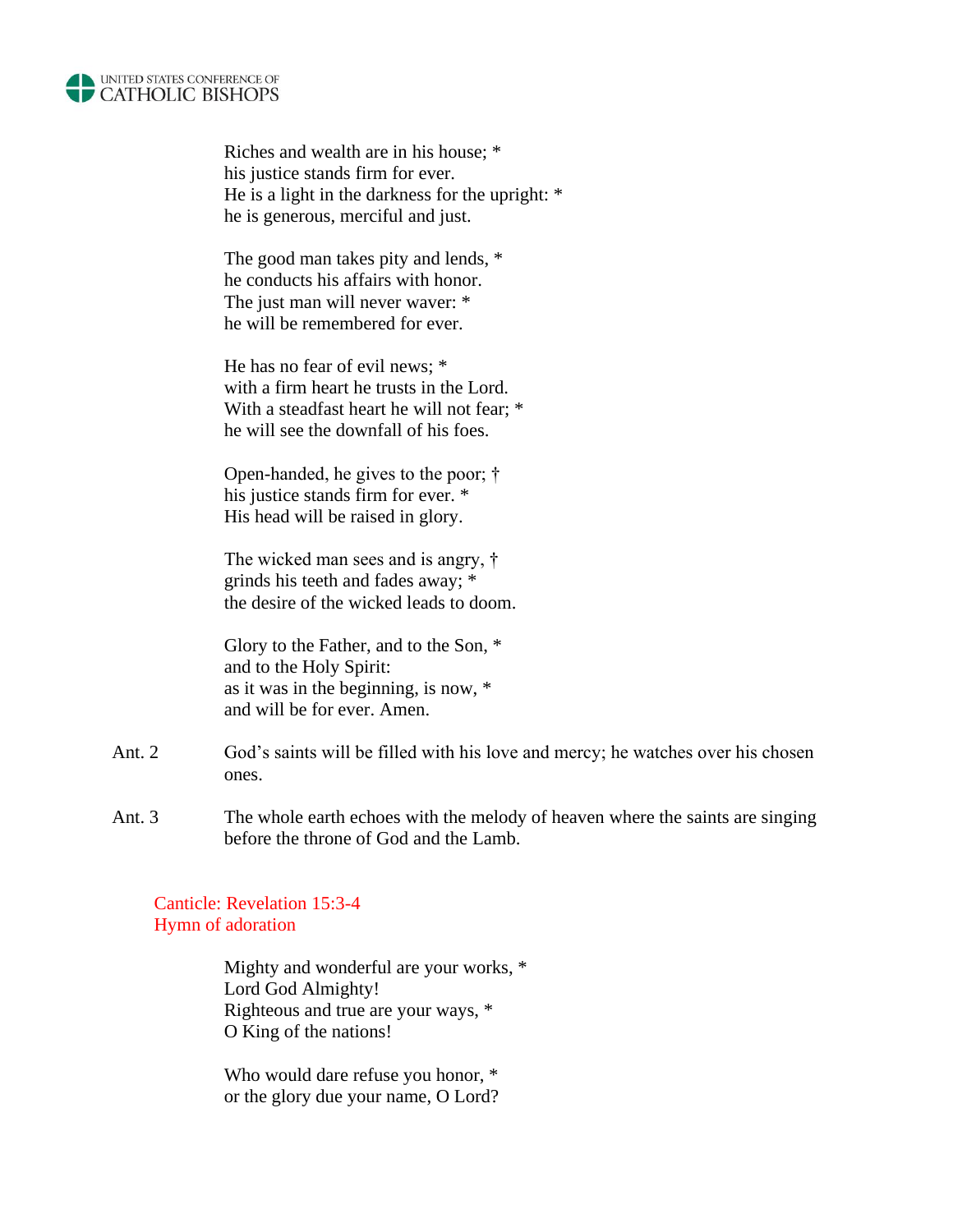

Since you alone are holy, \* all nations shall come and worship in your presence. \* Your mighty deeds are clearly seen.

Glory to the Father, and to the Son, \* and to the Holy Spirit: as it was in the beginning, is now, \* and will be for ever. Amen.

Ant. 3 The whole earth echoes with the melody of heaven where the saints are singing before the throne of God and the Lamb.

## READING Romans 8:28-30

We know that God makes all things work together for the good of those who have been called according to his decree. Those whom he foreknew he predestined to share the image of his Son, that the Son might be the first-born of many brothers. Those he predestined he likewise called; those he called, he also justified; and those he justified, he in turn glorified.

## **RESPONSORY**

Just is the Lord, in justice he delights. ---Just is the Lord, in justice he delights.

He looks with favor on the upright man; ---in justice he delights.

Glory to the Father… ---Just is the Lord, in justice he delights.

# CANTICLE OF MARY

Ant. I tell you most solemnly, what you did for the least of men you did for me. Come, my Father delights in you; receive the kingdom prepared for you from the foundation of the world.

Luke 1:46-55 The soul rejoices in the Lord

 $My + soul$  proclaims the greatness of the Lord,  $\dagger$ my spirit rejoices in God my Savior \* for he has looked with favor on his lowly servant.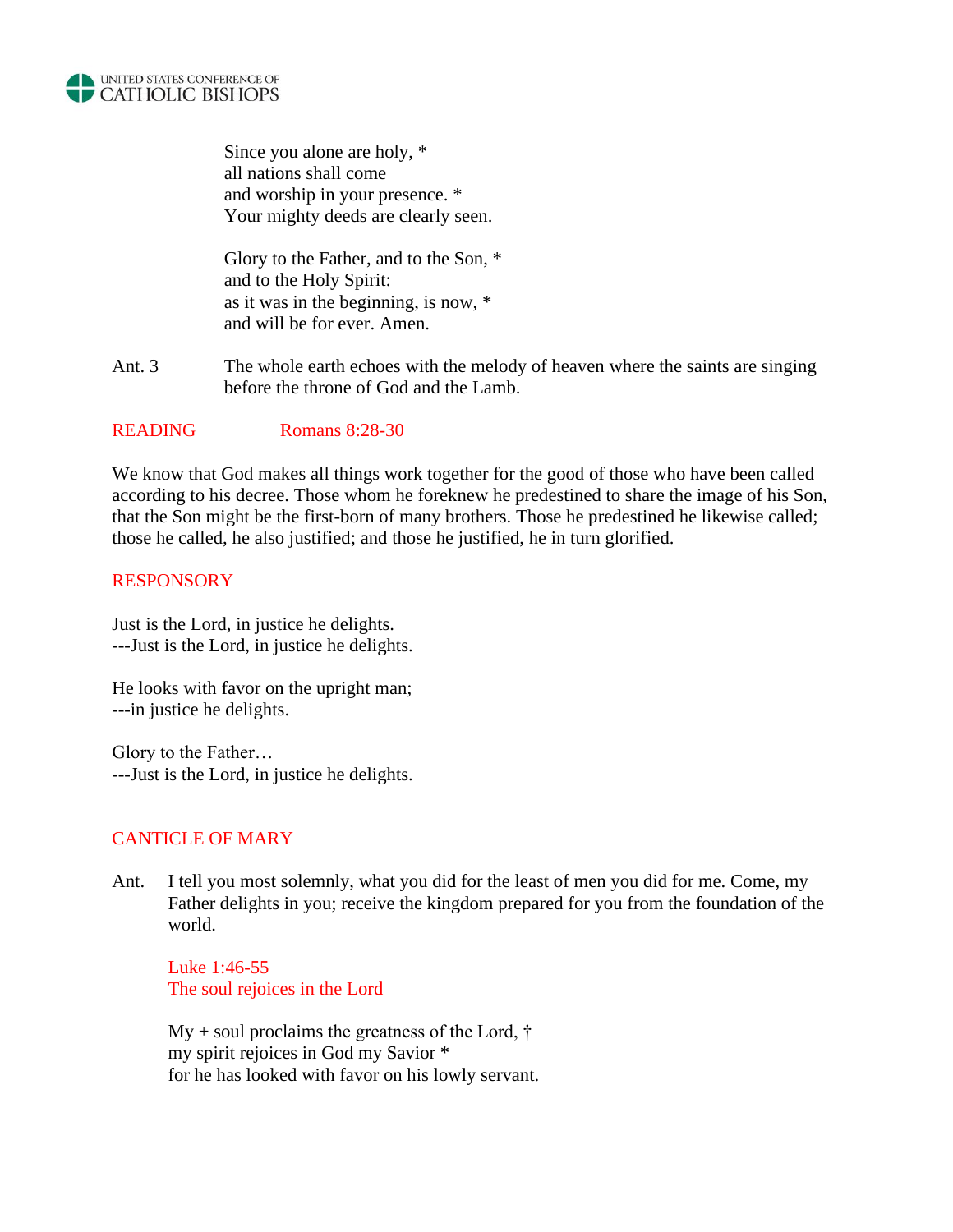

From this day all generations will call me blessed: † the Almighty has done great things for me, \* and holy is his Name.

He has mercy on those who fear him \* in every generation.

He has shown the strength of his arm, \* he has scattered the proud in their conceit.

He has cast down the mighty from their thrones, \* and has lifted up the lowly.

He has filled the hungry with good things, \* and the rich he has sent away empty.

He has come to the help of his servant Israel \* for he has remembered his promise of mercy, the promise he made to our fathers, \* to Abraham and his children for ever.

Glory to the Father, and to the Son, \* and to the Holy Spirit: as it was in the beginning, is now, \* and will be for ever. Amen.

Ant. I tell you most solemnly, what you did for the least of men you did for me. Come, my Father delights in you; receive the kingdom prepared for you from the foundation of the world.

# INTERCESSIONS

- Let us pray to the Father, the source of all holiness, and ask him to lead us to holiness of life through the example and intercession of his saints: *May we be holy as you are holy.*
- Holy Father, you want us to be called your sons and truly to be such, ---grant that your holy Church may proclaim you throughout the world.
- Holy Father, you want us to walk worthily and please you in all we do, ----let us abound in doing good works.
- Holy Father, you have reconciled us to yourself through Christ, ---preserve us in your name so that all may be one.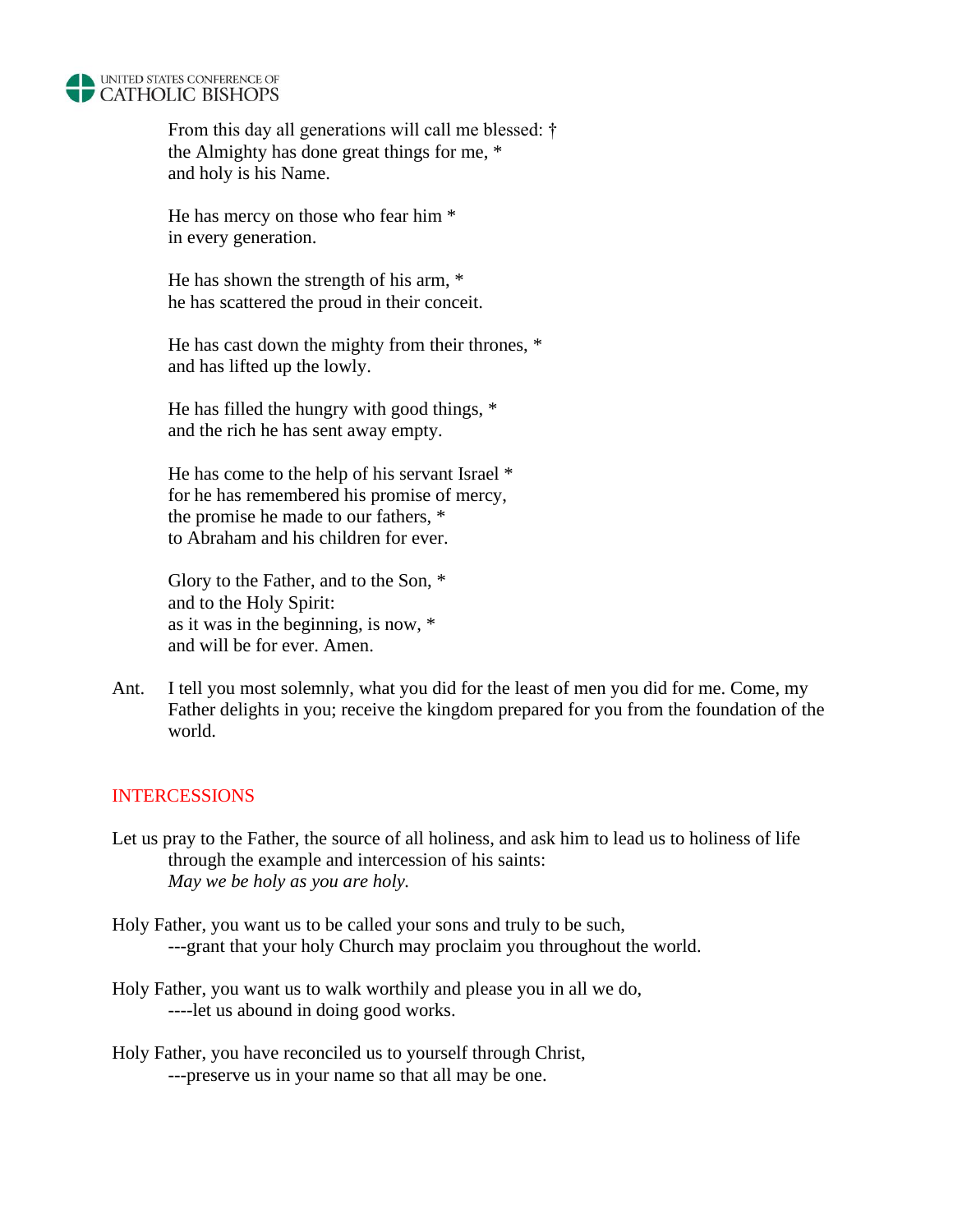

Holy Father, you have called us to a heavenly banquet

---through the bread that came down from heaven make us worthy to grow in perfect love.

Holy Father, forgive the offenses of every sinner,

---let the dead perceive the light of your countenance.

Our Father…

## PRAYER

O God, who made Saint Peter Claver a slave of slaves and strengthened him with wonderful charity and patience as he came to their help, grant, through his intercession, that, seeking the things of Jesus Christ, we may love our neighbor in deeds and in truth. Through our Lord Jesus Christ, your Son, who lives and reigns with you in the unity of the Holy Spirit, God, for ever and ever. – Amen.

May the Lord bless us, protect us from all evil and bring us to everlasting life. – Amen.

The English translation of The Hymns of the Liturgy of the Hours © 2019, International Commission on English in the Liturgy Corporation (ICEL); excerpts from the English translation of the Liturgy of the Hours © 1970, 1973, 1975 (ICEL). All rights reserved.

Scripture texts in this work are taken from the New American Bible © 1970 Confraternity of Christian Doctrine, Washington, D.C. and are used by permission of the copyright owner. All rights reserved. No part of the New American Bible may be reproduced in any form without permission in writing from the copyright owner.

Psalm tests © The Grail (England) 1963. Admin. by GIA Publications, Inc., [www.giamusic.com](http://www.giamusic.com/) All rights reserved.